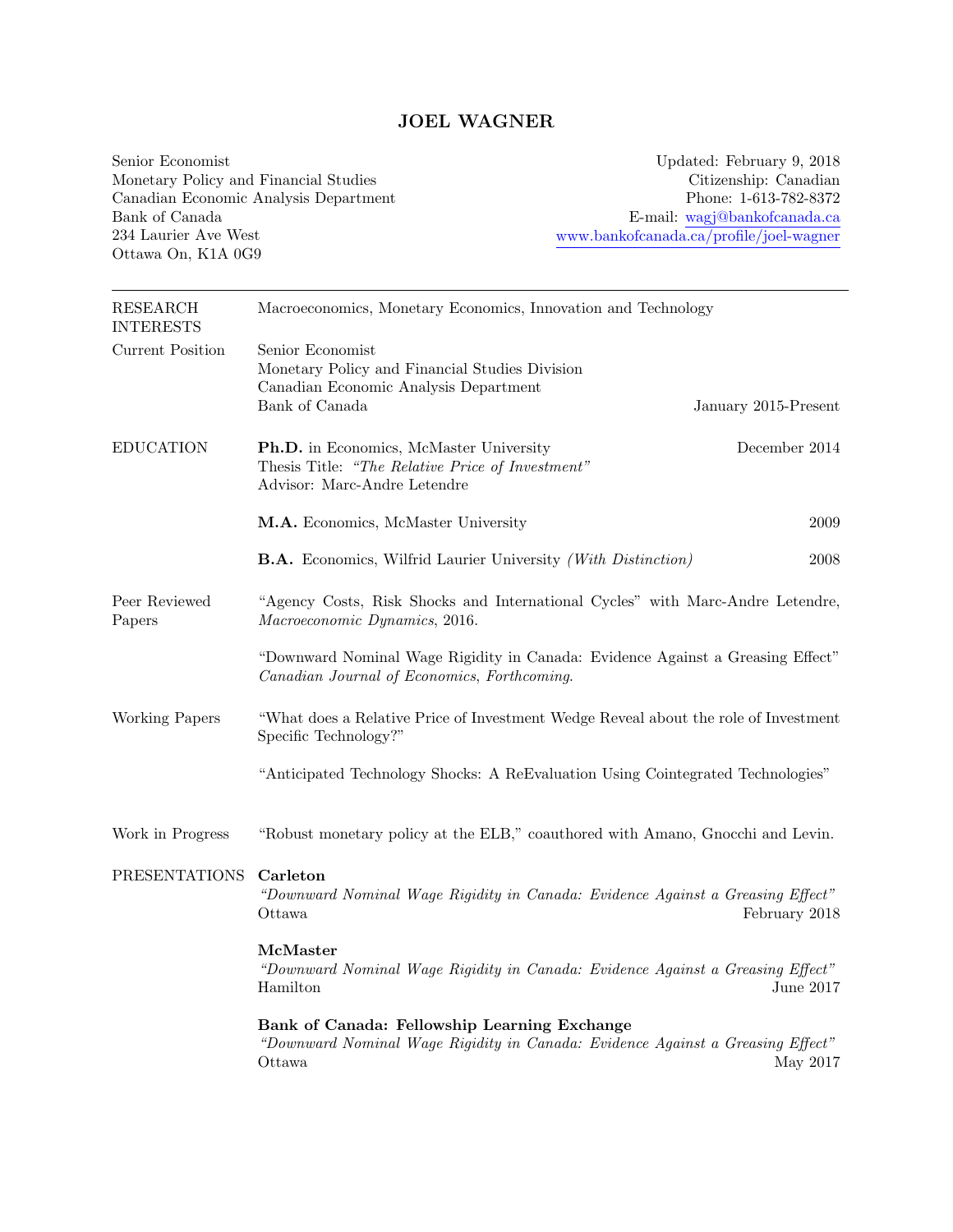### Midwest Macro Spring

"Downward Nominal Wage Rigidity in Canada: Evidence Against a Greasing Effect" Baton Rouge, Louisiana May 2017

# Bank of International Settlements

"Downward Nominal Wage Rigidity in Canada: Evidence Against a Greasing Effect" Lima, Peru. May 2016

### Bank of Canada

OTHER EXPERIENCE

"Downward Nominal Wage Rigidity in Canada: Evidence Against a Greasing Effect" Ottawa, Ontario, Canada. May 2016

| <b>Midwest Macro Fall Meeting</b><br>"The Endogenous Relative Price of Investment"<br>Rochester, New York, USA. | November 2015 |
|-----------------------------------------------------------------------------------------------------------------|---------------|
|                                                                                                                 |               |
| <b>Canadian Economic Association Annual Meeting</b>                                                             |               |
| "The Endogenous Relative Price of Investment"                                                                   |               |
| Toronto, Ontario Canada.                                                                                        | May 2015      |
| <b>Bank of Canada</b>                                                                                           |               |
| "Endogenous Relative Price of Investment"                                                                       |               |
| Ottawa, Ontario, Canada.                                                                                        | May 2014      |
| <b>Canadian Economic Association Annual Meeting</b><br>Bank of Canada's Student Paper Prize (Competed)          |               |
| "Recycling Yesterday's News"                                                                                    |               |
| Vancouver, British Columbia Canada.                                                                             | May 2014      |
| St. Mary's University                                                                                           |               |
| "Recycling Yesterday's News"                                                                                    |               |
| Halifax, Nova Scotia Canada.                                                                                    | April 2014    |
|                                                                                                                 |               |
| University of New Brunswick Fredericton                                                                         |               |
| "Recycling Yesterday's News"                                                                                    |               |
| Fredericton, New Brunswick Canada.                                                                              | February 2014 |
| <b>Canadian Economic Association Annual Meeting</b>                                                             |               |
| "Recycling Yesterday's News" Montreal, Quebec Canada.                                                           | May 2013      |
| McMaster Graduate Seminar                                                                                       |               |
| "Recycling Yesterday's News" Hamilton, Ontario Canada.                                                          | December 2011 |
| McMaster Graduate Seminar                                                                                       |               |
| "Agency Costs and International Trade"                                                                          |               |
| Hamilton, Ontario Canada.                                                                                       | November 2011 |
|                                                                                                                 |               |
| <b>Teaching Experience, McMaster (Hamilton, Ontario)</b>                                                        |               |
| Monetary Economics                                                                                              | Fall, 2014    |
| Referee Experience,                                                                                             |               |
|                                                                                                                 |               |

Journal of Money Credit and Banking, Canadian Journal of Economics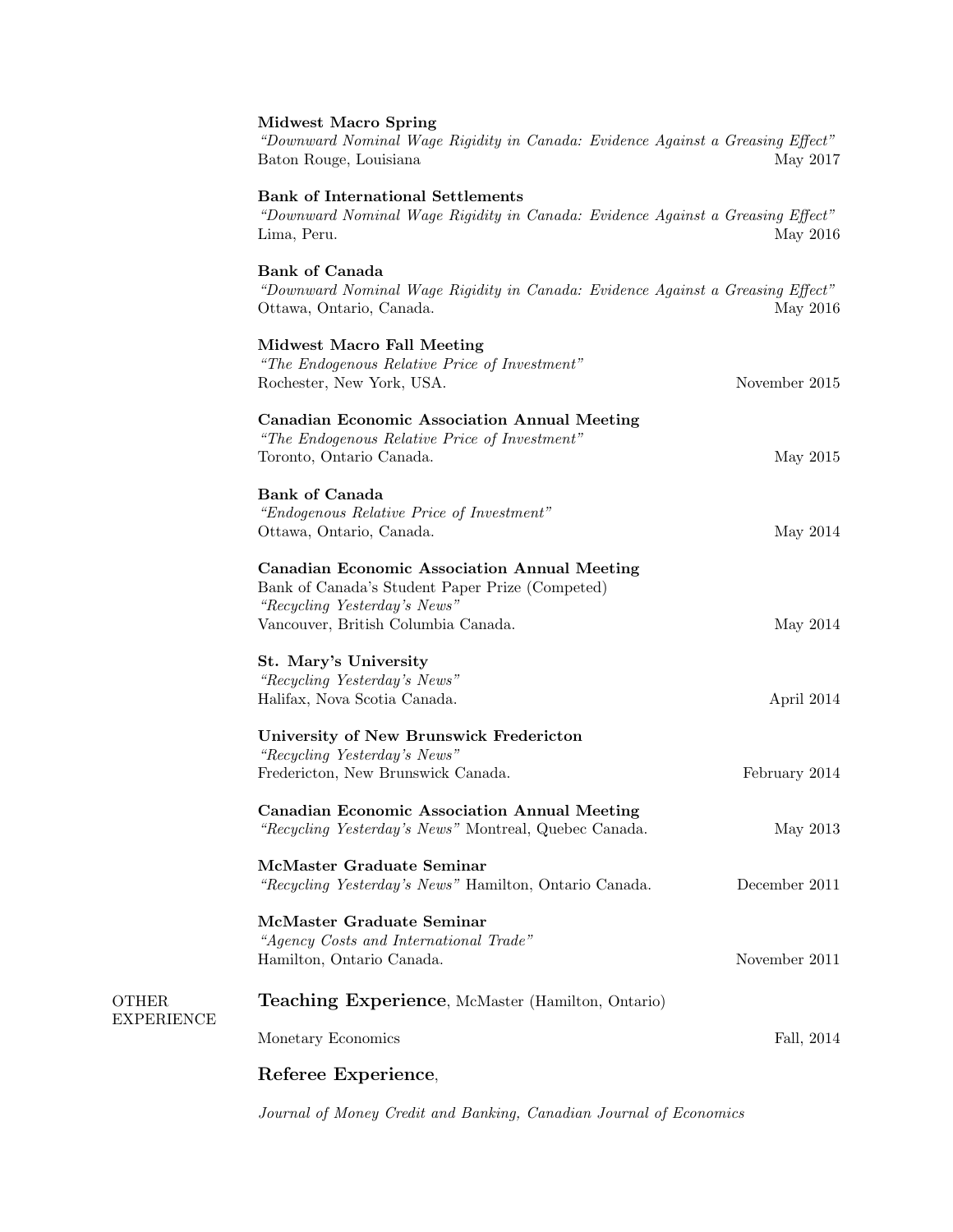|                                                       | <b>Research Assistant, McMaster (Hamilton, Ontario)</b>                                                                                               |                                                                                                                                                                                                                                                                                                                                                                              |                                                                                                                                                                             |  |  |
|-------------------------------------------------------|-------------------------------------------------------------------------------------------------------------------------------------------------------|------------------------------------------------------------------------------------------------------------------------------------------------------------------------------------------------------------------------------------------------------------------------------------------------------------------------------------------------------------------------------|-----------------------------------------------------------------------------------------------------------------------------------------------------------------------------|--|--|
|                                                       | Prof. M-A Letendre<br>Prof. W. Scarth                                                                                                                 |                                                                                                                                                                                                                                                                                                                                                                              | Summer, 2010 and Fall, 2013<br>Fall, 2013 and Winter, 2014                                                                                                                  |  |  |
|                                                       | <b>Teaching Assistant, McMaster (Hamilton, Ontario)</b>                                                                                               |                                                                                                                                                                                                                                                                                                                                                                              |                                                                                                                                                                             |  |  |
|                                                       |                                                                                                                                                       | "Introduction to Game Theory" (undergraduate)<br>"Industrial Organization" (undergraduate)<br>"Intermediate Microeconomics" (undergraduate)<br>"Macroeconomic Theory I" (graduate)<br>"Microeconomic Theory I" (graduate)<br>"Advanced Economic Theory I" (undergraduate)<br>"Advanced Economic Theory II" (undergraduate)<br>"Walk-in Clinic Administrator" (undergraduate) | Fall, $2008 \& 2009$<br>Winter, 2009 & 2010<br>Winter, 2011<br>Fall, $2010 - 2012$<br>Fall, $2010 - 2014$<br>Winter, 2012 & 2013<br>Winter, $2011 - 2013$<br>Winter, $2013$ |  |  |
| <b>SCHOLARSHIPS</b><br><b>AND AWARDS</b>              | Ontario Graduate Scholarship, Doctoral Scholarship<br>MA Graduate Scholarship, McMaster University,<br>PhD Graduate Scholarship, McMaster University, |                                                                                                                                                                                                                                                                                                                                                                              | 2009-2013<br>2008-2009<br>2009-2013                                                                                                                                         |  |  |
| PROFESSIONAL<br><b>ORGANIZATIONS</b><br><b>SKILLS</b> | Computer:<br>Languages:                                                                                                                               | Canadian Economic Association.<br>STATA, GAUSS, MATLAB, DYNARE, R, IRIS,<br>LAT <sub>F</sub> X<br>English                                                                                                                                                                                                                                                                    |                                                                                                                                                                             |  |  |